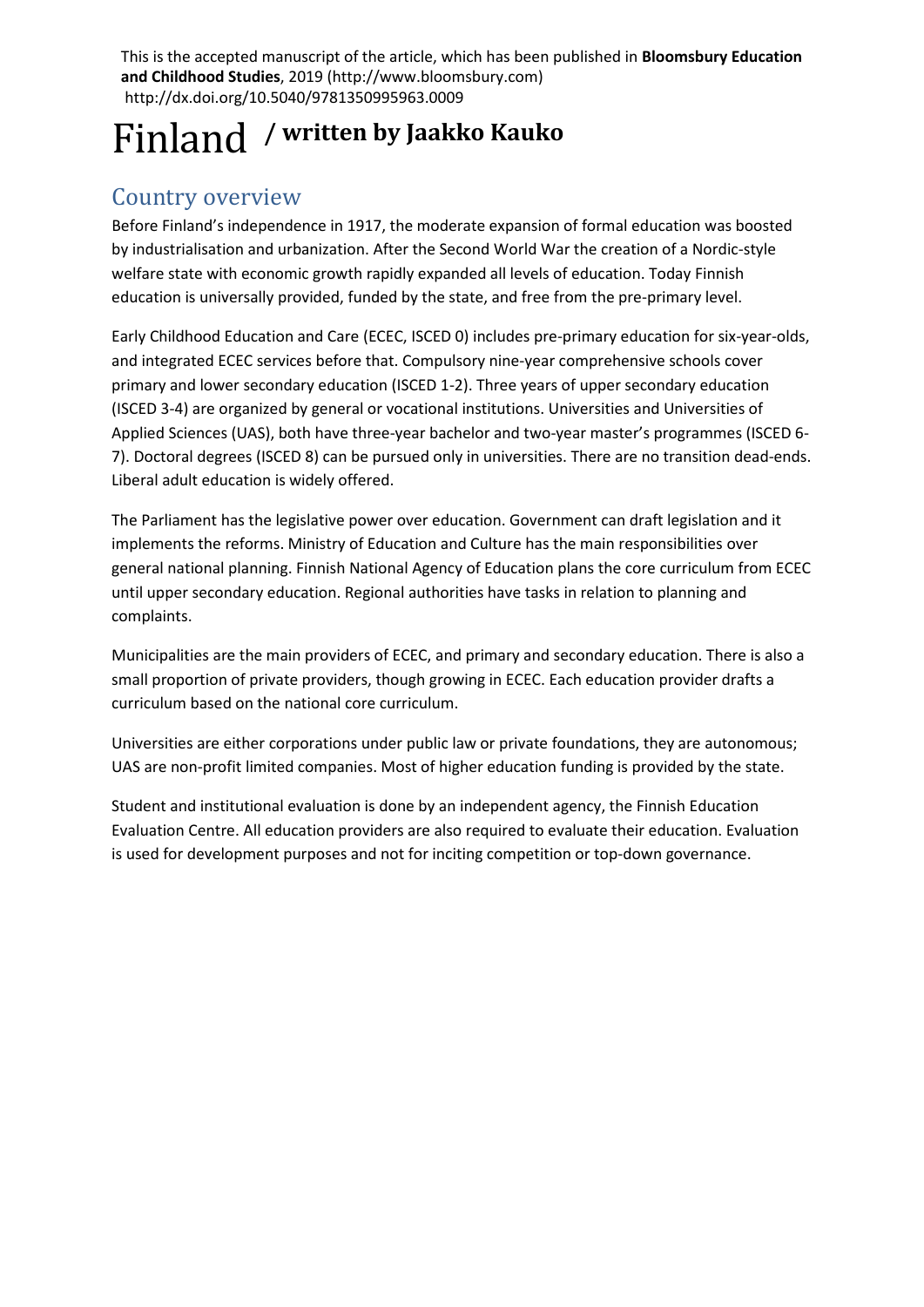## Statistical information<br>GDP (current US\$)



#### Figure one: World Ban[k https://data.worldbank.org/indicator/NY.GDP.MKTP.CD?locations=FI](https://data.worldbank.org/indicator/NY.GDP.MKTP.CD?locations=FI)



#### School enrollment, primary (% gross)

Figure two: World Bank<https://data.worldbank.org/indicator/SE.PRM.ENRR?locations=FI>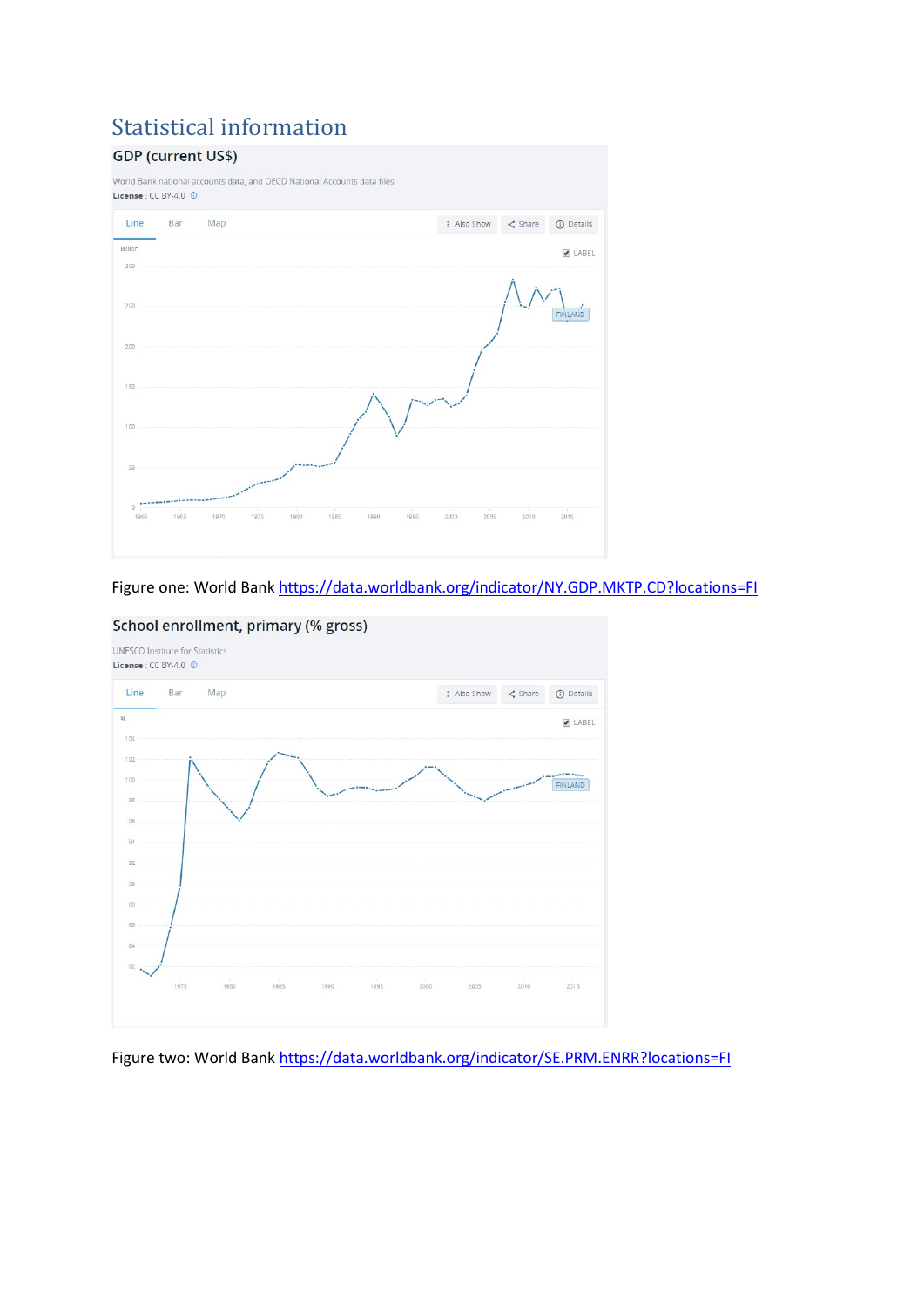#### Life expectancy at birth, total (years)

(1) United Nations Population Division. World Population Prospects: 2017 Revision, or derived from male and female life expectancy at birth from sources such as: (2) Census reports and other statistical publications from national statistical offices. (3) Eurostat: Demographic Statistics, (4) United Nations Statistical Division. Population and Vital Statistics Reprot (various years), (5) U.S. Census Bureau: International Database, and (6) Secretariat of the Pacific Community: Statistics and Demography Programme



#### Figure three: World Ban[k https://data.worldbank.org/indicator/SP.DYN.LE00.IN?locations=FI](https://data.worldbank.org/indicator/SP.DYN.LE00.IN?locations=FI)

#### Population, total

publications from national statistical offices, (3) Eurostat: Demographic Statistics, (4) United Nations Statistical Division. .<br>Population and Vital Statistics Reprot (various years ), (5) U.S. Census Bureau: International Database, and (6) Secretariat of the Pacific Community: Statistics and Demography Programme. License :  $CC$  BY-4.0  $\odot$ Line Bar Map : Also Show < Share (i) Details Million ABEL FINLAND  $5.4$  $5.2$  $50$  $4.8$  $1075$ 1000 1005  $2000$ 2005 2010 2015 1970

(1) United Nations Population Division. World Population Prospects: 2017 Revision. (2) Census reports and other statistical

Figure four: World Bank<https://data.worldbank.org/indicator/SP.POP.TOTL?locations=FI>

Table one: Statistics Finland 2018, Educational institutions of the school system and numbers of students by type of educational institution in 2017 [http://www.tilastokeskus.fi/til/kjarj/2017/kjarj\\_2017\\_2018-02-13\\_tie\\_001\\_en.html](http://www.tilastokeskus.fi/til/kjarj/2017/kjarj_2017_2018-02-13_tie_001_en.html)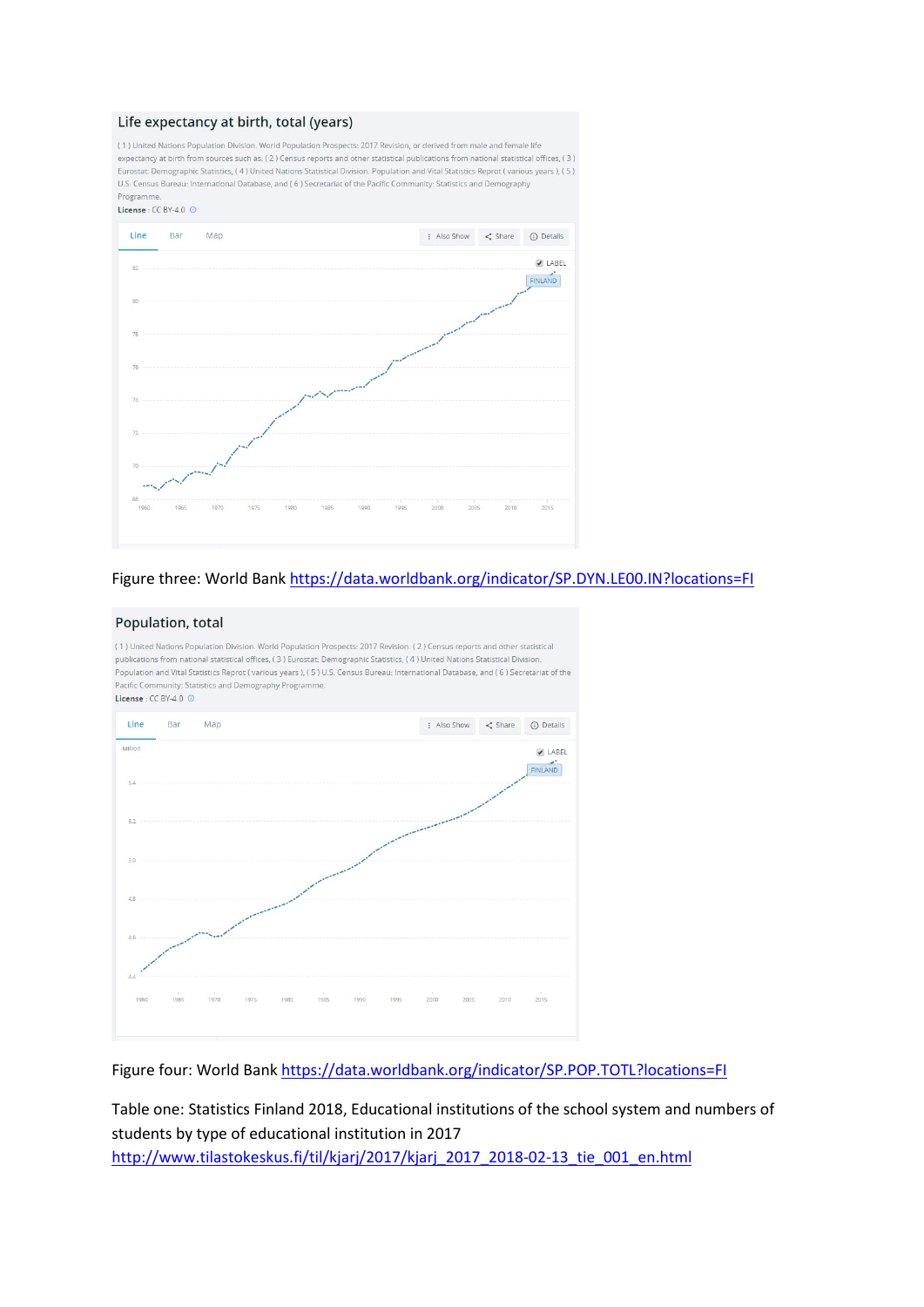| Type of educational institution                         | <b>Number</b> | <b>Students</b> |
|---------------------------------------------------------|---------------|-----------------|
| <b>Comprehensive schools</b>                            | 2 2 7 6       | 539 600         |
| Comprehensive school level special education schools    | 73            | 4 4 0 0         |
| <b>Upper secondary general schools</b>                  | 340           | 109 500         |
| Comprehensive and upper secondary general level schools | 41            | 28 100          |
| <b>Vocational institutes</b>                            | 96            | 179 100         |
| <b>Special needs vocational institutes</b>              | 6             | 5 100           |
| <b>Specialised vocational institutes</b>                | 26            | 30 500          |
| <b>Vocational adult education centres</b>               | 20            | 27 600          |
| Fire, police and security service institutes            | 1             | 200             |
| <b>Military vocational institutes</b>                   | 6             | $\cdot \cdot$   |
| Universities of applied sciences                        | 25            | 144 900         |
| <b>Universities</b>                                     | 14            | 157 800         |
| <b>Military academies</b>                               |               | 1 000           |
| <b>Music schools and colleges</b>                       | 84            | 64 100          |
| <b>Sports institutes</b>                                | 14            | 9 0 0 0         |
| <b>Folk high schools</b>                                | 73            | 18 100          |
| <b>Adult education centres</b>                          | 181           | 464 400         |
| <b>Study circle centres</b>                             | 12            | 30 700          |
| <b>Summer universities</b>                              | 20            | 31 600          |
| <b>Other educational institutions</b>                   | 6             | 400             |
| <b>Total</b>                                            | 3 3 1 5       | 1846 100        |

Table two: Current expenditure on regular education system by type of expenditure 2016, Statistics Finland [\(http://www.tilastokeskus.fi/til/kotal/2016/kotal\\_2016\\_2018-05-09\\_tie\\_001\\_en.html\)](http://www.tilastokeskus.fi/til/kotal/2016/kotal_2016_2018-05-09_tie_001_en.html)

| Type of expenditure                             | <b>EUR</b> million | $\frac{0}{0}$ |
|-------------------------------------------------|--------------------|---------------|
| Pre-primary education $1$ )                     | 361                | 3,0           |
| <b>Comprehensive school education</b>           | 4 6 9 1            | 38,4          |
| <b>Upper secondary general education</b>        | 730                | 6,0           |
| <b>Vocational education</b>                     | 1749               | 14,3          |
| <b>Apprenticeship training</b>                  | 142                | 1,2           |
| University of applied sciences education        | 916                | 7,5           |
| University education and research <sup>2)</sup> | 2 2 8 4            | 18,7          |
| <b>Other education</b>                          | 474                | 3,9           |
| <b>Financial aid for students</b>               | 866                | 7,1           |
| <b>Total</b>                                    | 12 213             | 100,0         |

1) Pre-primary education for 6-year-old children (pre-school education) in daycare centres and comprehensive schools.

2) Includes universities' external financing for research.

Table three, Statistics Finland 2018, Population with educational qualification by level of education, field of education and gender 2017, [http://www.tilastokeskus.fi/til/vkour/2017/vkour\\_2017\\_2018-](http://www.tilastokeskus.fi/til/vkour/2017/vkour_2017_2018-11-02_tie_001_en.html) [11-02\\_tie\\_001\\_en.html](http://www.tilastokeskus.fi/til/vkour/2017/vkour_2017_2018-11-02_tie_001_en.html)

| <b>Field of</b> | <b>Level of education</b> |       |       |              |               |               |               |               |
|-----------------|---------------------------|-------|-------|--------------|---------------|---------------|---------------|---------------|
| education       | Tota                      | ∪pper | Post- | <b>Terti</b> | <b>Short-</b> | <b>Bachel</b> | <b>Master</b> | <b>Doctor</b> |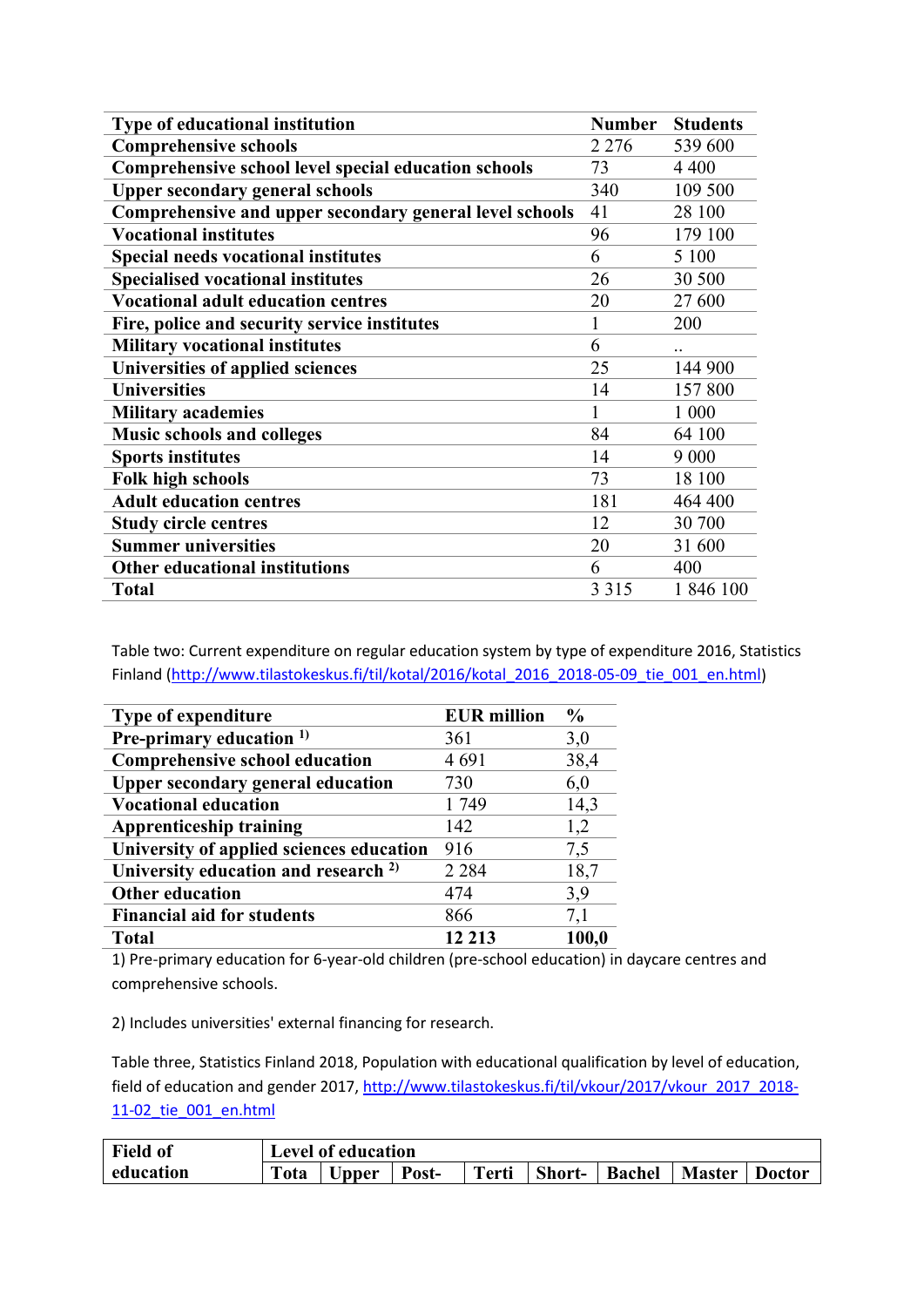| Gender                                         |                  | 1                            | second<br>ary<br>educat | second<br>ary<br>non-         | ary<br>level<br>total     | cycle<br>tertiar<br>y | or's or<br>equival<br>ent | 's or<br>equiva<br>lent | al or<br>equiva<br>lent      |
|------------------------------------------------|------------------|------------------------------|-------------------------|-------------------------------|---------------------------|-----------------------|---------------------------|-------------------------|------------------------------|
|                                                |                  |                              | ion                     | tertiar<br>y<br>educat<br>ion |                           | educat<br>ion         | level                     | level                   | level                        |
| <b>Total</b>                                   | <b>Total</b>     | 3 <sup>1</sup><br>334<br>648 | 1863<br>943             | 38 4 29                       | 1 4 3 2<br>276            | 436<br>426            | 518<br>969                | 431<br>146              | 45 735                       |
|                                                | <b>Wo</b><br>men | $\mathbf{1}$<br>726<br>666   | 885<br>689              | 17929                         | 823<br>048                | 268<br>435            | 292<br>374                | 241<br>915              | 20 324                       |
| Generic<br>programm                            | Total            | 307<br>607                   | 307 60<br>$\tau$        | $\overline{a}$                | $\overline{a}$            | $\overline{a}$        | $\overline{\phantom{a}}$  | $\overline{a}$          | $\qquad \qquad \blacksquare$ |
| es and<br>qualificati<br>ons                   | Wom<br>en        | 147<br>687                   | 14768<br>$\tau$         | $\overline{a}$                | $\overline{a}$            | $\overline{a}$        | $\blacksquare$            | $\overline{a}$          | $\frac{1}{2}$                |
| Education                                      | Total            | 102<br>110                   | 1750                    | 591                           | 99 76<br>9                | 11 191                | 40 128                    | 46 231                  | 2 2 1 9                      |
|                                                | Wom<br>en        | 797<br>64                    | 643                     | 113                           | 79 00<br>8                | 10 081                | 30 628                    | 36 787                  | 1512                         |
| Arts and<br>humanities                         | Total            | 187<br>143                   | 58 133                  | 913                           | 1280<br>97                | 6 6 4 2               | 43 083                    | 72 945                  | 5 4 2 7                      |
|                                                | Wom<br>en        | 126<br>499                   | 33 039                  | 474                           | 92 98<br>6                | 4 2 1 3               | 31 413                    | 54 523                  | 2837                         |
| Social<br>sciences,                            | Total            | 759<br>98                    | 517                     | $\overline{a}$                | 75 48<br>1                | 3 8 2 7               | 15 3 8 9                  | 51 038                  | 5 2 2 7                      |
| journalism<br>and<br>informatio<br>$\mathbf n$ | Wom<br>en        | 498<br>09                    | 394                     | $\overline{a}$                | 49 41<br>5                | 2 2 7 6               | 9983                      | 34 307                  | 2849                         |
| Business,<br>administra                        | Total            | 545<br>948                   | 17701<br>9              | 16 212                        | 3527<br>17                | 190 00<br>9           | 91 014                    | 68 879                  | 2815                         |
| tion and<br>law                                | Wom<br>en        | 368<br>232                   | 125 55<br>3             | 6 1 9 5                       | 2364<br>84                | 137 36<br>5           | 61 154                    | 36 787                  | 1 1 7 8                      |
| Natural<br>sciences,                           | Total            | 519<br>80                    | 2666                    | 56                            | 49 25<br>8                |                       | 7699                      | 32 734                  | 8 8 2 5                      |
| mathemati<br>cs and<br>statistics              | Wom<br>en        | 271<br>20                    | 1 272                   | 28                            | 25 82<br>$\boldsymbol{0}$ | $\overline{a}$        | 4 1 7 1                   | 18 0 84                 | 3 5 6 5                      |
| Informatio<br>n and                            | Total            | 116<br>985                   | 37 692                  | 595                           | 78 69<br>8                | 14 5 30               | 39 549                    | 22 381                  | 2 2 3 8                      |
| Communi<br>cation<br>Technolog<br>ies (ICT)    | Wom<br>en        | 234<br>22                    | 5 2 0 9                 | 107                           | 18 10<br>6                | 5 6 5 2               | 7 5 3 4                   | 4 5 1 9                 | 401                          |
| Engineerin<br>g,                               | Total            | 903<br>014                   | 622 48<br>5             | 6 2 4 2                       | 2742<br>87                | 75 486                | 121 52<br>5               | 69 717                  | 7559                         |